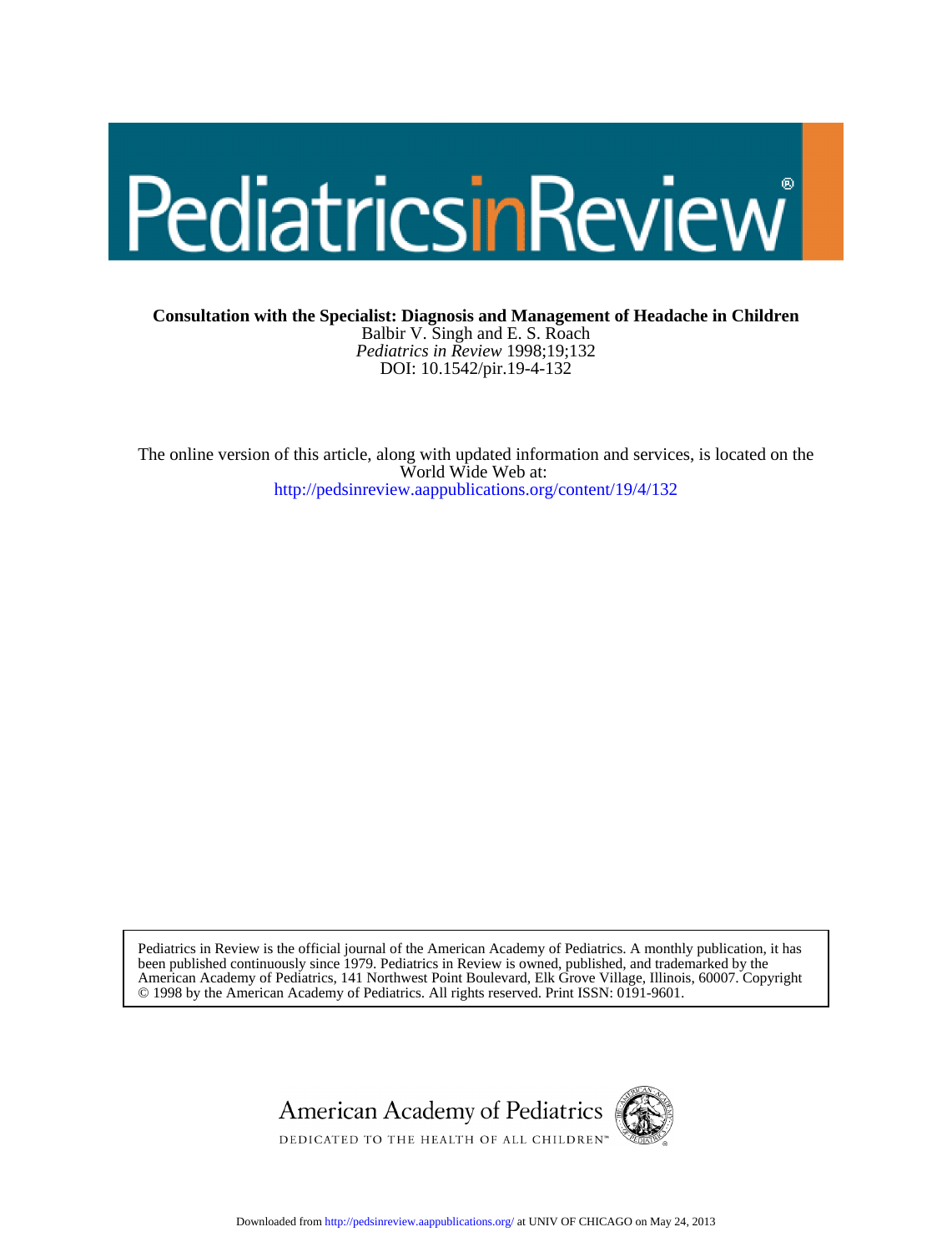# **Consultation with**

the Specialist

# **Diagnosis and Management of Headache in Children Balbir V. Singh, MD\* and E. S. Roach, MD\***

#### **Introduction**

Headache is an age-old problem that affects both children and adults; it is mentioned as far back as 5000 BC in Babylonian and Sumarian writings and later is described by Hippocrates and Galen. In spite of more than 50 epidemiologic studies, there is no consensus on the prevalence of headache. The prevalence of chronic headache varies widely in different studies, probably due to differences in case definition, selection criteria, and demographics of the study populations. Most recent studies suggest rates close to 5% for migraine, 15% for tension-type headache, and about 30% for infrequent nonmigrainous headaches. Nevertheless, most children who suffer migraines never come to medical attention.

The International Headache Society's classification system has replaced the old and somewhat confusing terminology with more descriptive terms (Table 1). Migraine is divided into three types: migraine without aura (Table 2), migraine with aura (Table 3), and complicated migraine. Tension and muscle contraction headache have been replaced by tension-type headache, admitting our ignorance of the pathophysiology of the disorder (Tables 4 and 5). Operational diagnostic criteria are used to increase both the sensitivity and the specificity of diagnosis.

#### **Migraine**

Migraine is an episodic syndrome characterized by headaches of

*\*Division of Pediatric Neurology, Department of Neurology, The University of Texas Southwestern Medical Center, Dallas, TX.*

varying intensity, duration, and frequency. Before puberty, migraine is slightly more common in boys; after puberty, it is two to three times more common in girls. Eighty percent of all migrainous headaches are comprised of migraine without aura. The headache often is unilateral (35%) and throbbing (55%), but it may be diffuse and continuous in more than 50% of the children. Other common signs and symptoms include pallor, irritability, malaise, and fatigue. Nausea, vomiting, and abdominal pain occur in about 90% of cases. The pain may last from minutes to several hours. Photophobia and phonophobia are common.

Severity of symptoms ranges from episodes that force the child to seek relief in a quiet and dark place to detection only upon direct questioning. The most accurate way to assess the severity of a headache in young children is to determine its effect on the child's normal activities. Family history of migraine is present in about 70% of patients. Stress; anxiety; lack of sleep; over-

sleeping; menstruation; hunger; and ingestion of alcohol, caffeine, and some foods (eg, chocolate, cheese, and monosodium glutamate) may precipitate an attack. Sleep provides relief to 95% of children.

Migraine with aura constitutes 15% to 20% of vascular headaches. An aura most often consists of visual symptoms (eg, scintillating scotomas, blurred vision, hemianopsia), but almost any neurologic deficit can result from migraine. The aura typically is followed by a pounding headache on the opposite side. Other symptoms are similar to those of migraine without aura.

The term complicated migraine is used when the signs of an aura last throughout the headache or persist afterwards. Depending on the area of cerebral cortex affected, a complicated migraine may cause hemiparesis, sensory loss, aphasia, ophthalmoplegia, blindness, macropsia, micropsia, vertigo, ataxia, quadriparesis, transient global amnesia, confusional state, or loss of consciousness.

# **TABLE 1. Etiology of Recurrent Headaches Vascular Headaches** Migraine Arteriovenous Malformations **Tension-type Headache Headache Due to Increased Intracranial Pressure** Space-occupying Lesions Idiopathic Intracranial Hypertension (Pseudotumor cerebri) **Other Causes** Systemic Diseases

**Sinusitis** Ocular Diseases Temporomandibular Joint Diseases

*132 Pediatrics in Review Vol. 19 No. 4 April 1998*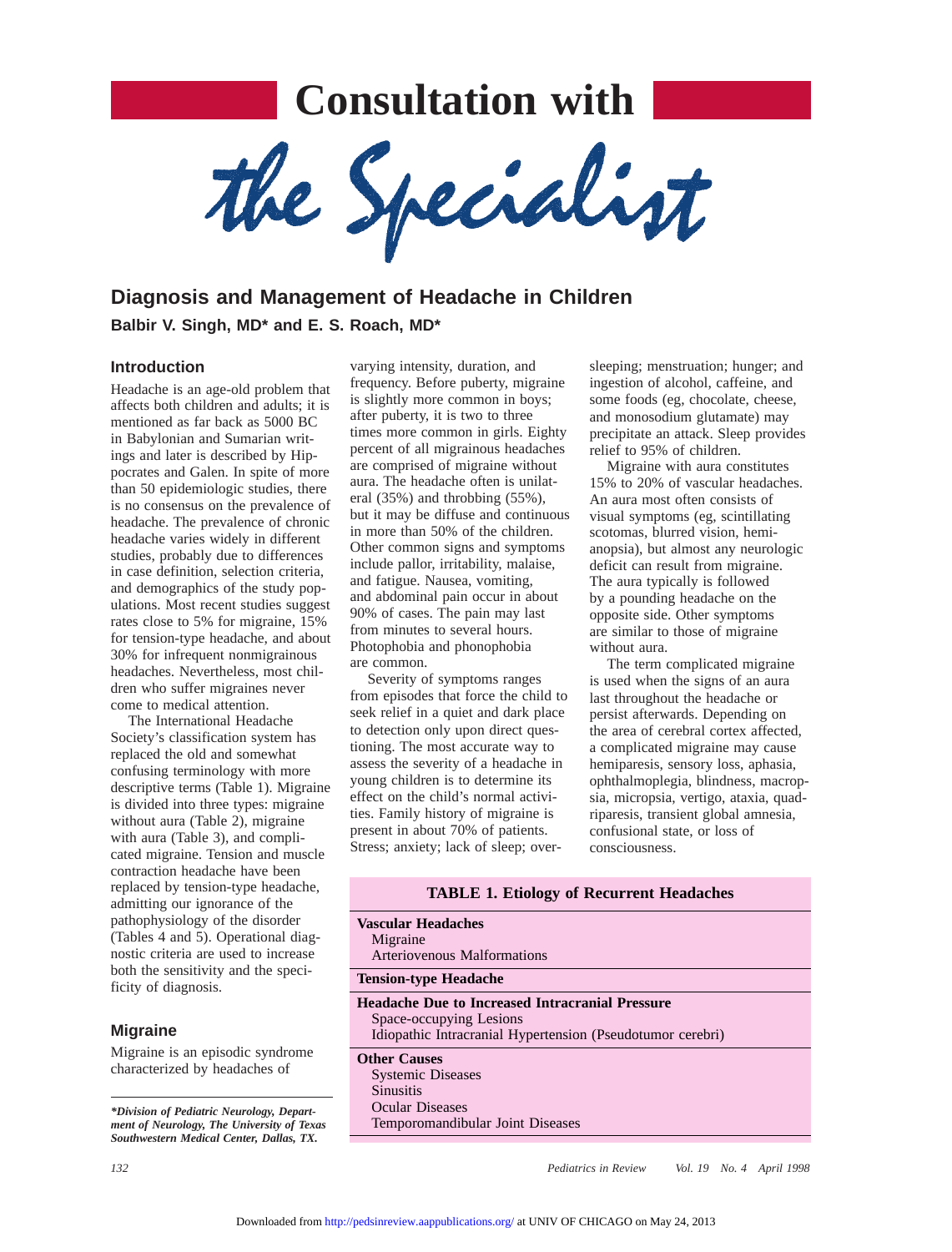#### **TABLE 2. International Headache Society Diagnostic Criteria for Migraine Without Aura**

- Headache attack lasts 4 to 72 h
- Headache has at least two of the following characteristics:
- —Unilateral location
- —Pulsating quality
- —Moderate to severe intensity
- —Aggravation by routine physical activity
- During headache, at least one of the following occurs: —Nausea and/or vomiting
- —Photophobia and phonophobia
- At least five attacks occur that fulfill the above criteria
- Results of the history, physical examination, and neurologic examination do not suggest any underlying organic disease

#### **TABLE 3. International Headache Society Diagnostic Criteria for Migraine With Aura**

- At least three of these four characteristics are present:
- —One or more fully reversible aura symptoms indicate focal cerebral cortical and/or brain stem dysfunction
- —At least one aura symptom develops gradually over more than 4 min
- —No aura symptom lasts more than 60 min (duration proportionally increases if more than one aura symptom is present) —Headache follows the aura with a free interval of less than 60 min
- (may begin before or with the aura). It usually lasts 4 to 72 h, but may be completely absent
- At least two attacks occur that fulfill the criteria listed above
- Results of the history, physical examination, and neurologic examination do not suggest any underlying organic disease

#### **Tension-type Headaches**

Tension-type headaches typically are generalized or focused posteriorly and may be described as a bandlike sensation. They can be either episodic or chronic and are more common in adolescent girls than in children younger than 10 years of age. Nausea is rare, but fatigue and dizziness are common. The description of the headache and accompanying symptoms are often vague and nonspecific.

The mechanism through which pain is caused is not clear. Prolonged muscle contraction with accompanying ischemia of the involved muscles and psychogenic factors may play a role. Although the headaches may persist for weeks or months, they may not disrupt the child's regular activities. In some children, symptoms of tension-type headache and migraine overlap, making the diagnostic distinction

more difficult. There may be secondary gain in the form of prolonged school absences in spite of good academic performance. Underlying factors include stress, depression, conversion, and adjustment reactions. The relationship of depression to tension-type headache is not straightforward. Many patients who have chronic daily headaches become depressed, but in some patients headaches are caused by depression and resolve as soon as depression improves.

### **Headaches Secondary to Increased Intracranial Pressure**

The classic brain tumor headache progressive, worse in the morning, and associated with nausea and vomiting—occurs only in a minority of patients who have brain tumors. More than 50% of children who

have brain tumor develop increasingly frequent and severe headaches. Between the headaches, a patient who has a tumor often exhibits other symptoms, such as personality changes, diplopia, ataxia, and gait problems. If unilateral, the headache more often is on the side of the tumor. Nocturnal awakening, although worrisome, is not specific. In addition to specific focal deficits caused by the lesion, one should look for nonlocalizing signs such as sixth nerve palsy and papilledema. Headaches due to increased intracranial pressure may worsen with coughing, micturition, and defecation. Idiopathic intracranial hypertension is a relatively common cause of increased intracranial pressure in adults; in children, it usually is caused by local cranial or systemic disease. Most children do not have any of the characteristic symptoms seen with brain tumors and, therefore, do not require routine imaging studies.

#### **Headache Due to Systemic Disease**

An acute headache as a single event can be the beginning of chronic or recurrent headaches, but it is more likely to be due to a systemic disease. Almost any febrile disease can cause headache, but some illnesses characteristically are associated with headaches, including upper respiratory tract infections, sinusitis, otitis media, infectious mononucleosis, and systemic lupus erythematosus. Rarely, a headache may be caused by dental disease, chronic lung disease with carbon dioxide retention, acute and severe hypertension, and temporomandibular joint disease. Conditions requiring urgent and specific management, such as meningitis, subarachnoid hemorrhage, and subdural hematoma, should be investigated.

### **History**

As with most other conditions, the history is the most important part of the evaluation of a child who has headaches. Parents usually are the primary source of information, but discussion with the child and sometimes the teachers may provide useful clues. Noting disparity between

*Pediatrics in Review Vol. 19 No. 4 April 1998 133*

Downloaded from<http://pedsinreview.aappublications.org/>at UNIV OF CHICAGO on May 24, 2013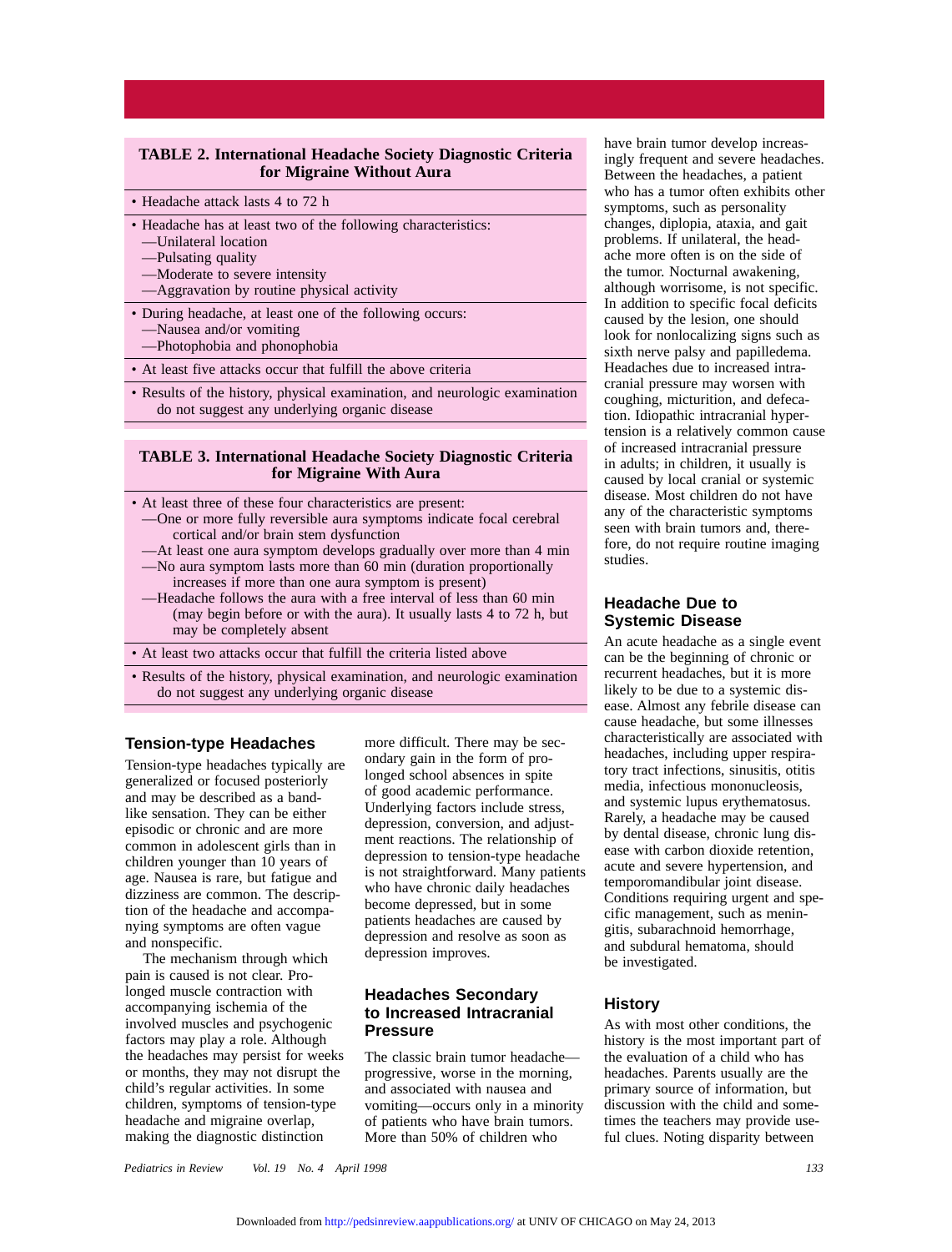#### **TABLE 4. International Headache Society Diagnostic Criteria for Episodic Tension-type Headache**

- Headache lasts 30 min to 7 days
- Headache has at least two of the following characteristics:
- —Pressing/tightening quality
- —Mild or moderate intensity —Bilateral location
- —No aggravation by routine physical activity
- No nausea or vomiting with headache
- Photophobia and phonophobia are absent, or one but not the other is present
- At least 10 previous headache attacks fulfill criteria above. Number of headache days <180/year, <15/month
- Results of the history, physical examination, and neurologic examination do not suggest any underlying organic disease

#### **TABLE 5. International Headache Society Diagnostic Criteria for Chronic Tension-type Headache**

- Average headache frequency ≥15 days/month (180 days/year) for ≥6 months
- Headache has at least two of the following pain characteristics: —Pressing/tightening quality —Mild or moderate intensity —Bilateral location
	- —No aggravation by routine physical activity
- Both of the following:
- —No vomiting
- —No more than one of the following: nausea, photophobia, or phonophobia
- Results of the history, physical examination, and neurologic examination do not suggest any underlying organic disease

the parent's and child's story and observation of the interaction between them sometimes can be helpful. A complete description of headaches should include information on length of history, aura, frequency, localization, quality of pain, duration, time of day or days of week, course over weeks or months, associated symptoms, precipitating or aggravating factors, other medical problems, and effect of pain medications on the headaches. In addition, a detailed social history is extremely important in patients who have long-standing headaches. Other neurologic symptoms, such as visual and auditory disturbances, ataxia, focal weakness, seizures, personality changes, and deterioration in school performance, must be investigated.

On the basis of history, headaches can be divided into four major types:

- 1. Acute (usually due to acute systemic illness)
- 2. Recurrent (most often due to migraine)
- 3. Chronic nonprogressive (most often due to tension-type headache)
- 4. Chronic and progressive (as with a tumor)

### **Physical Examination**

The general physical examination should emphasize blood pressure measurements, auscultation of the head for a bruit (suggesting an arteriovenous malformation), and measurement of head size (for evidence of chronically elevated intracranial



*FIGURE 1. Papilledema in a 9-year-old girl who presented with a 2-month history of headaches due to a posterior fossa tumor with secondary hydrocephalus.*



*FIGURE 2. Coronal cranial CT scan of a 12-year-old girl who had focal seizures and a 1-month history of headaches shows a large, contrast-enhancing tumor. This ganglioglioma was removed completely and did not recur.*

pressure). A detailed neurologic examination should be performed in all patients, including assessment of the mental status and examination of both discs for papilledema (Fig. 1) and, in advanced cases, for secondary optic atrophy. Cranial nerves, motor abilities, gait, deep tendon reflexes, and sensory systems should be evaluated.

#### **Investigations**

Most children who have brain tumors have abnormal results on physical examination within 6 months of the onset of headaches. Therefore, children who have chronic or recurrent nonprogressive headaches without any focal signs generally do not need laboratory or radiographic studies. In patients who have chronic

*134 Pediatrics in Review Vol. 19 No. 4 April 1998*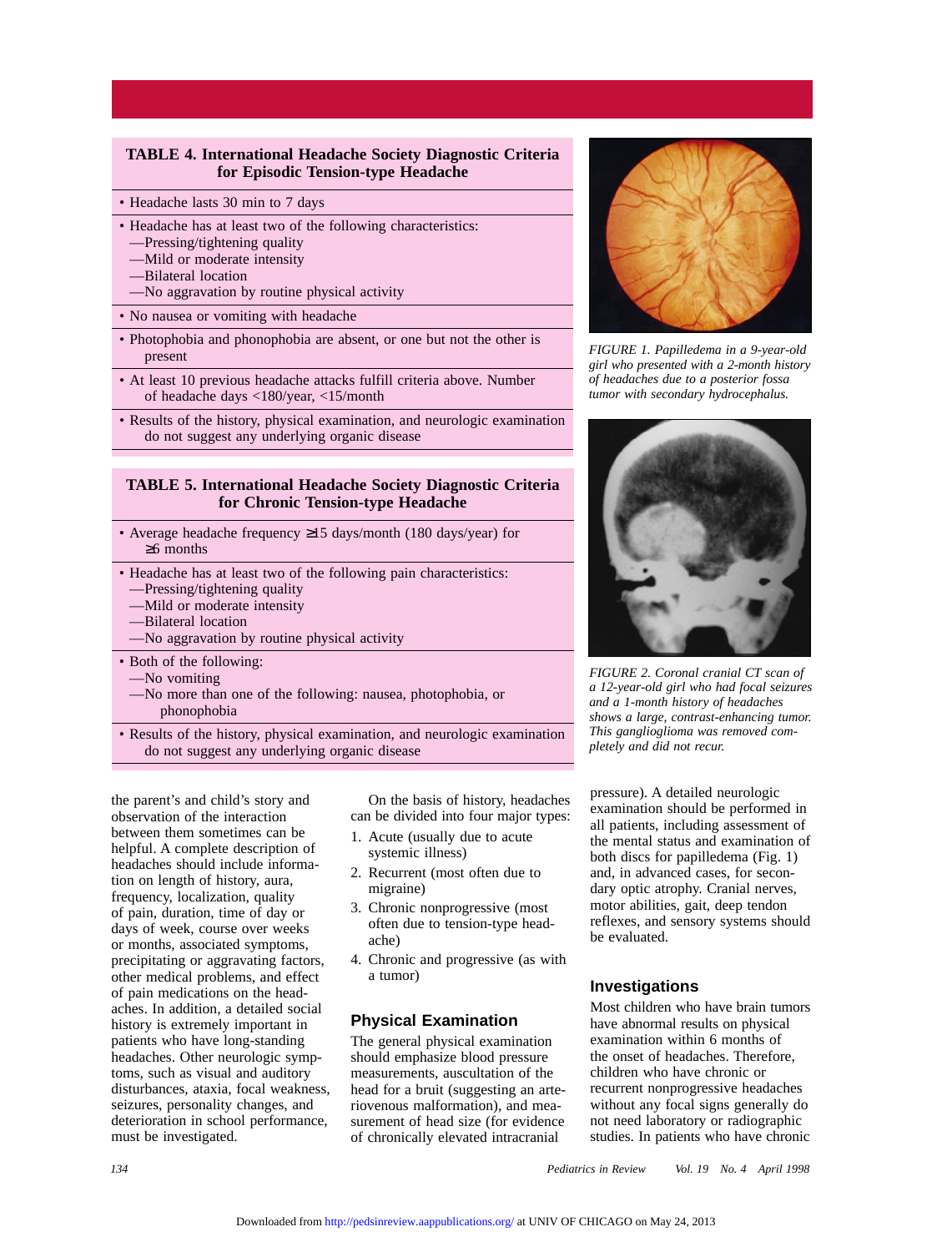headaches in whom results of neurologic examination are normal, the chances of a computed tomographic (CT) scan demonstrating an abnormality requiring neurosurgical intervention (Fig. 2) is low, and it is unlikely that magnetic resonance imaging (MRI) would have a much higher yield. CT or MRI is indicated in patients who have symptoms of migraine if there is a change in the headache pattern or focal signs or symptoms or if there is a history of seizures, complicated migraines, persistent unilateral headaches, or symptoms of increased intracranial pressure. Patients who have signs and symptoms of increased intracranial pressure but normal findings on MRI should undergo a lumbar puncture to measure intracranial pressure.

#### **Treatment**

#### **MIGRAINE**

Treatment of migraine can be divided into three categories: 1) general measures, 2) symptomatic management, and 3) prophylactic therapy. In children who have frequent migraines, educating the child and the parents about changes in lifestyle that can lower stress and avoid provoking factors affect the frequency of headache significantly. A headache diary that includes a description of preheadache events can be very helpful in identifying provocative factors. In children who have mild or infrequent migraines, common analgesics such as acetaminophen or ibuprofen may be effective, particularly if taken early in the headache. Others may require naproxen, metoclopramide, ergotamine preparations, or combinations containing sympathomimetic drugs, sedatives, and analgesics.

Prophylactic treatment is reasonable in children who suffer more than two incapacitating headaches per month or in those who have recurrent complicated migraine. Commonly used prophylactic drugs include amitriptyline, propranolol, and cyproheptadine. They are started at a low dose that gradually is increased until symptoms are controlled or side effects develop. If the patient does not respond to these drugs, verapamil, naproxen, fluoxetine, or sodium valproate may be tried. To determine if the headaches have abated, the medicines can be tapered during a school break, restarting treatment only if headaches return.

Several studies have documented the efficacy of biofeedback and relaxation techniques in children. Finger temperature biofeedback and relaxation techniques can be used as a primary treatment or as an adjunct to medical management.

#### **TENSION-TYPE HEADACHE**

Potentially addictive drugs should be avoided for patients who have tension-type headaches. Symptomatic

treatment should begin with acetaminophen, ibuprofen, or naproxen. Antidepressants such as amitriptyline, imipramine, or doxepin are particularly effective in patients who have accompanying symptoms of depression and in those who have overlapping symptoms of migraine and tension-type headaches. Psychological evaluation followed by psychotherapy, relaxation therapy, counseling, and biofeedback are helpful in some patients. Muscle activity biofeedback is particularly useful for some children who experience tension-type headaches.

#### **SUGGESTED READING**

- Barlow CF. *Headaches and Migraine in Childhood.* Philadelphia, Penn: JB Lippincott Co; 1984
- Barlow CF. Migraine in the infant and toddler. *J Child Neurol.* 1994;9:92–94
- Brown JK. Migraine and migraine equivalents in children. *Develop Med Child Neurol.* 1977;19:683–692
- Headache Classification Committee of the International Headache Society. Classification and diagnostic criteria for headache disorders, cranial neuralgias and facial pain. *Cephalgia.* 1988;8  $(suppl 7):1-98$
- Igarashi M, May WN, Golden GS. Pharmacologic treatment of childhood migraine. *J Pediatr.* 1992;120:653–657
- Jay CJ, Tomase LG. Pediatric headaches: a one year retrospective analysis. *Headache.* 1981;21:5–9
- Lai CW, Ziegler DK, Lansky LL, Torres F. Hemiplegic migraine in childhood: diagnostic and therapeutic aspects. *J Pediatr.* 1982;101:696–699
- Rothner AD. The migraine syndrome in children and adolescents. *Pediatr Neurol.* 1986;2:121–126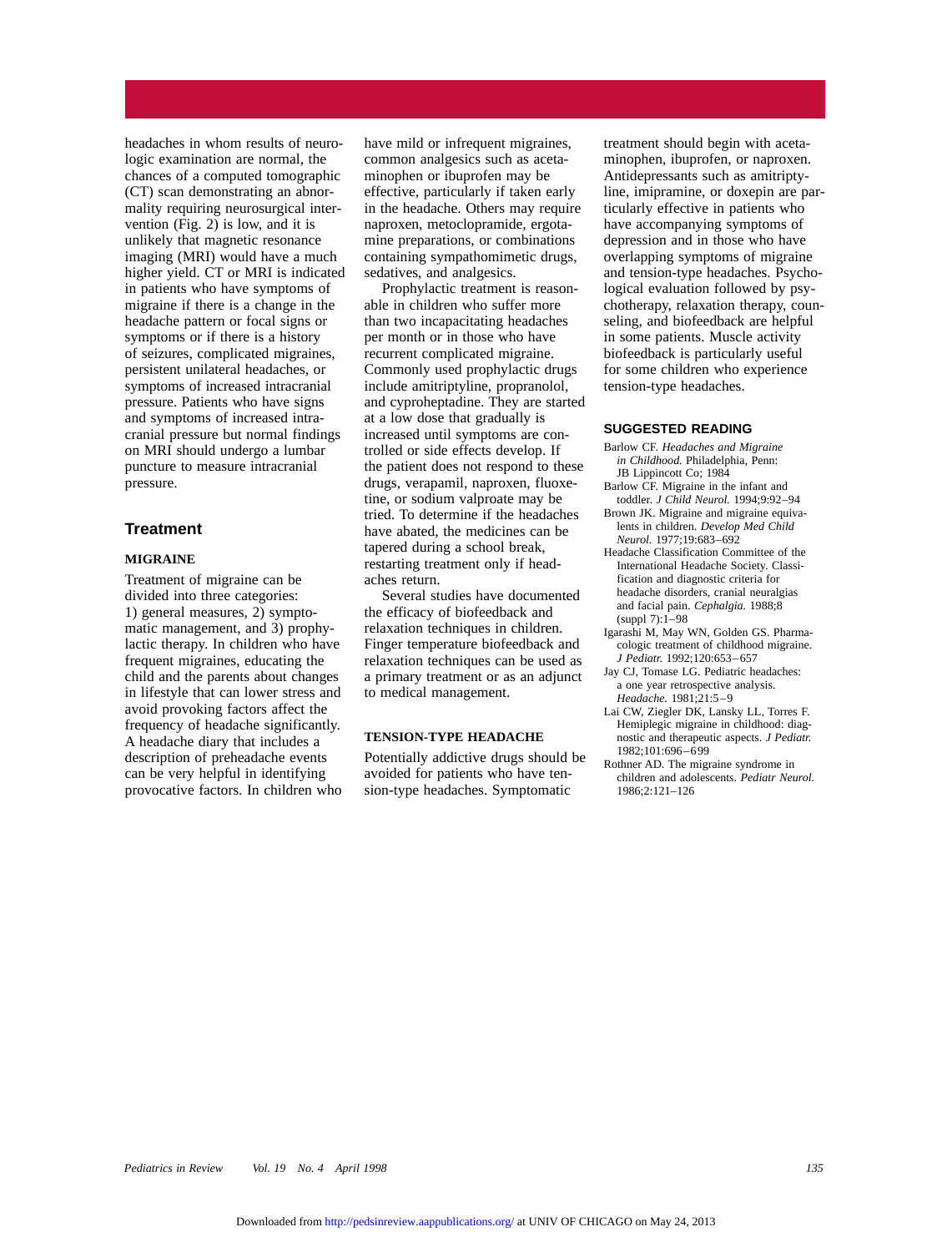#### **PIR QUIZ**

- 13. An 8-year-old girl has had eight episodes of ringing in her ears and right-sided headache within the past year. She describes the pain as pounding. She becomes nauseated and feels exhausted. She gets relief only by sleeping for 2 or 3 hours. Although her hearing is normal when she awakens, her gait is unsteady for up to 1 hour. The *most likely* diagnosis is:
	- A. Brain tumor headache.
	- B. Complicated migraine.
	- C. Migraine.
	- D. Migraine with aura.
	- E. Tension-type headache.
- 14. A 4-year-old boy has had worsening headaches for the past 6 weeks. They now occur daily, especially in the morning when he awakens. He has not attended his morning preschool for the past week and has become disinterested in playing with his friends. He stopped playing his electronic games a few days ago because he keeps "messing up." The *most likely* diagnosis is:
	- A. Brain tumor headache.
	- B. Complicated migraine.
	- C. Migraine.
	- D. Migraine with aura.
	- E. Tension-type headache.
- 15. An 8-year-old third-grade boy moved to a new neighborhood and new school last month. He has complained of a band-like headache since the second week in his new school. The headaches have increased in intensity and frequency and now occur every morning. For the past 2 nights he has awakened from sleep complaining of pain. He has been practicing to try out for the community junior hockey league but is less confident and more clumsy on the ice than he was a year ago, and his shots are consistently wide to the right. The *most likely* diagnosis is:
	- A. Brain tumor headache.
	- B. Complicated migraine.
	- C. Migraine.
	-
	- D. Migraine with aura.
	- E. Tension-type headache.
- 16. A 16-year-old girl complains of headaches that sometimes cause throbbing in one or both temples or tightness in the back of the head. The headaches last 1 to 2 hours and may be accompanied by dizziness. Ibuprofen and acetaminophen usually provide relief within 2 to 3 minutes, especially if she is able to lie flat on her back. She has had headaches intermittently for more than 1 year. They typically occur almost daily for a week or two and then disappear for a month or longer. She feels fatigued and has difficulty concentrating during periods of headache. The *most likely* diagnosis is:
	- A. Brain tumor headache.
	- B. Complicated migraine.
	- C. Migraine.
	- D. Migraine with aura.
	- E. Tension-type headache.
- 17. The divorced parents of a 13-yearold boy and a 9-year-old girl have been engaged in an acrimonious custody battle over the children for the past 6 months. About 3 months ago the boy began to experience band-like headaches, especially in the morning. He has missed school on three occasions during the past month because of pain and exhaustion. The girl also began to have headaches about 2 months ago. The symptoms are similar to her brother's, but she usually complains of feeling nauseated. Both children appear to have lost weight. There is a strong maternal family history of migraine that includes the mother, grandmother, and an uncle. The paternal family history is significant for astrocytoma in an uncle who died at age 13 years. The *most likely* diagnosis in these two children is:
	- A. Brain tumor headache.
	- B. Complicated migraine.
	- C. Migraine.
	- D. Migraine with aura.
	- E. Tension-type headache.